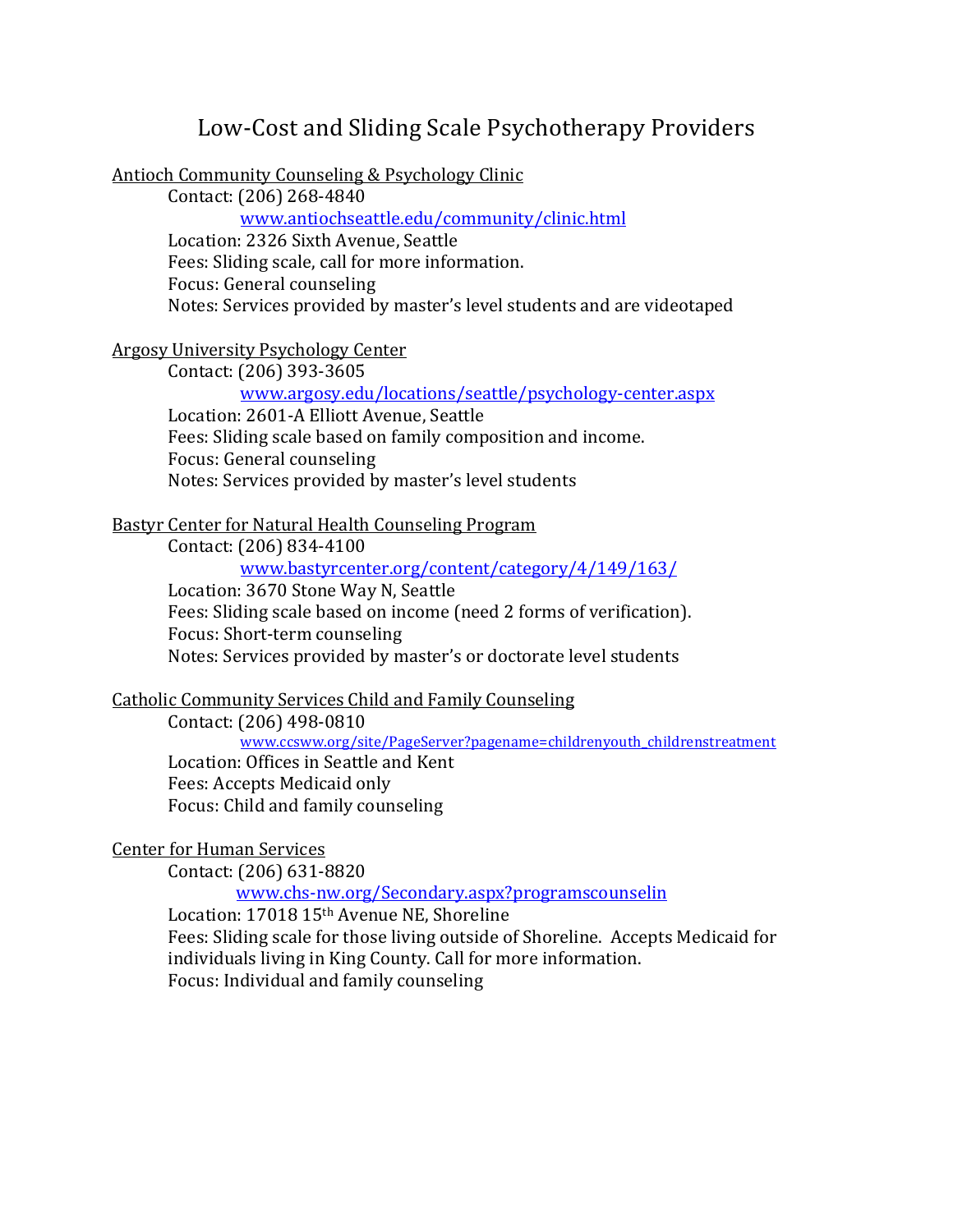## City University Counseling Center

Contact: (425) 709-5333 www.cityu.edu/about/services/counseling\_center.aspx Location: 11900 N.E. First Street, Bellevue Fees: Sliding scale fee, call for more information. Focus: General counseling Notes: Services provided by master's level students

## Fremont Community Therapy Project

Contact: (206) 633-2405, ext. 2 www.therapyproject.org/index.php Location: 3417 Fremont Avenue N, Seattle Fees: Reduced fee, call for information. Focus: General counseling Notes: Most services provided by master's and doctoral level students

## Jewish Family Service of Seattle

Contact: (206) 461-3240

www.jfsseattle.org/ccounsel.html

Location: 1601 16th Ave., Seattle Fees: Subsidized sliding fee scale Focus: Counseling, addiction treatment Notes: Provides social services to the Jewish and secular communities

#### Low Cost Therapy Associates

Contact: (206) 903-9195

www.lowcosttherapy.org

Location: Offices in Seattle Fees: Reduced fee, call for information. Focus: General counseling

#### Lutheran Counseling Network

Contact: (206) 364-1046

www.lutherancounseling.net

Location: Offices located around Seattle area Fees: Sliding scale based on income, call for more information and availability. Focus: General counseling Notes: Christian organization

#### The Psychotherapy Cooperative

Contact: (206) 320-7988 psychotherapycooperative.org Location: 2711 E. Madison Street, Suites 202 and 209, Seattle Fees: Sliding scale, negotiated with the individual therapist, call for more information. Focus: General counseling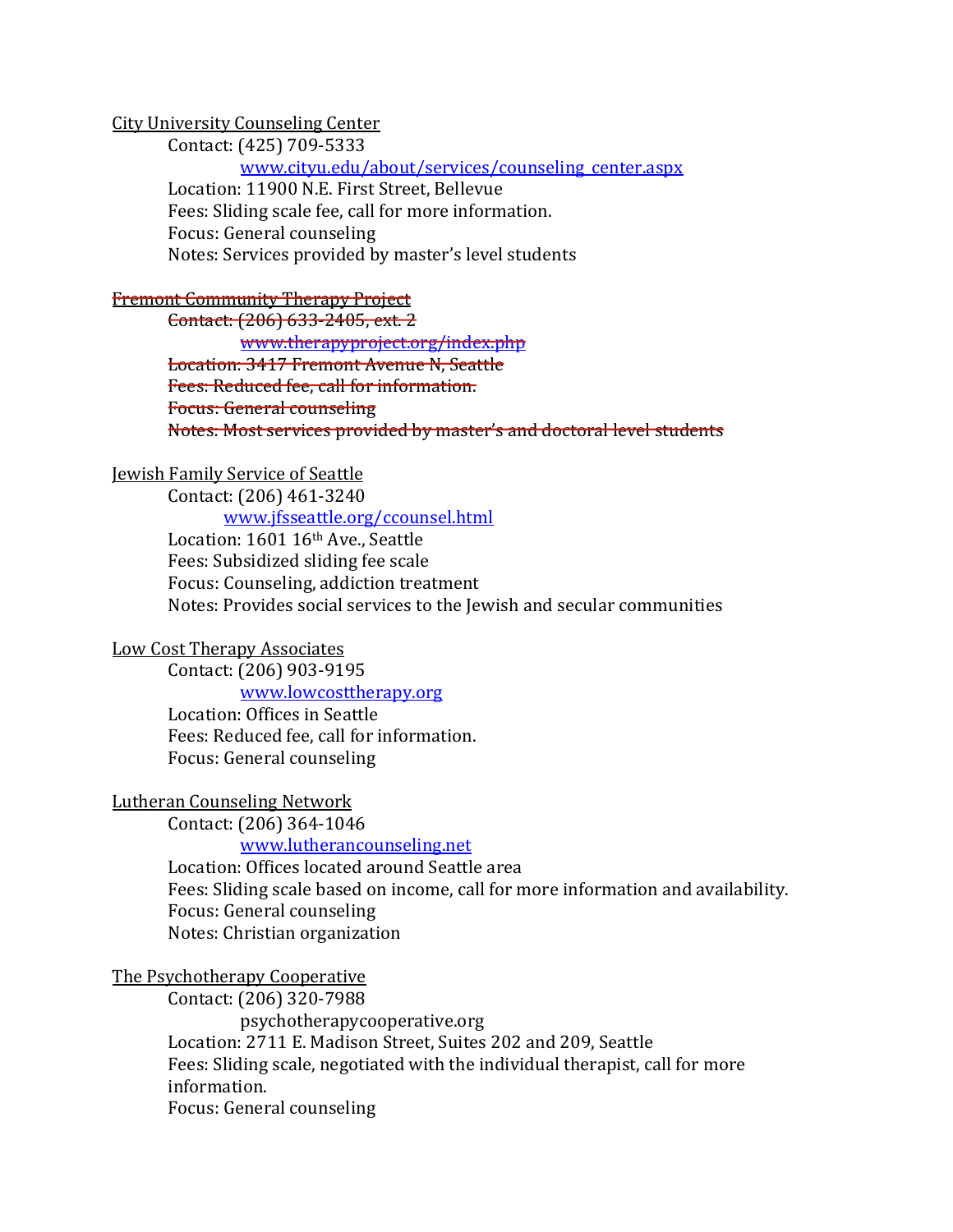## Puget Sound Christian Clinic

Contact: (206) 363-4105

www.pschristianclinic.org Location: 2150 N 112nd Street, Seattle Fees: Sliding scale, call for information. Focus: General counseling Notes: Christian organization

# Samaritan Center of Puget Sound

Contact: (206) 527-2266

# www.samaritanps.org/Clinic.php

Location: Offices in Seattle, Bellevue, and Redmond Fees: Sliding-scale based on income and agency's available funds. Call for more information. Focus: General, non-denominational counseling Notes: Christian organization. Waiting list of 4-6 weeks for sliding-scale services.

## Seattle Counseling Services for Sexual Minorities

Contact: (206) 323-1768

www.seattlecounseling.org

Location: 1216 Pine Street, Suite 300, Seattle

Fees: Sliding scale based on income, call for more information. Accepts Medicaid. Focus: Counseling to the LGBT community

## Seattle Psychoanalytic Society and Institute

Contact: (206) 328-5215

www.spsi.org/Clinic.aspx

Location: Greater Puget Sound metropolitan area Fees: Based on ability to pay and clinician availability Focus: Psychoanalysis and psychoanalytic psychotherapy referral service Notes: Licensed mental health professionals pursuing (or completed) advanced specialized training in psychoanalysis and psychoanalytic psychotherapy

# Seattle Therapy Alliance

Contact: (206) 660-4395

www.seattletherapyalliance.com Location: 200 1<sup>st</sup> Avenue W, Suite 400, Seattle Fees: Call for information about reduced fee schedule Focus: General counseling for women only Notes: Services provided by students and interns